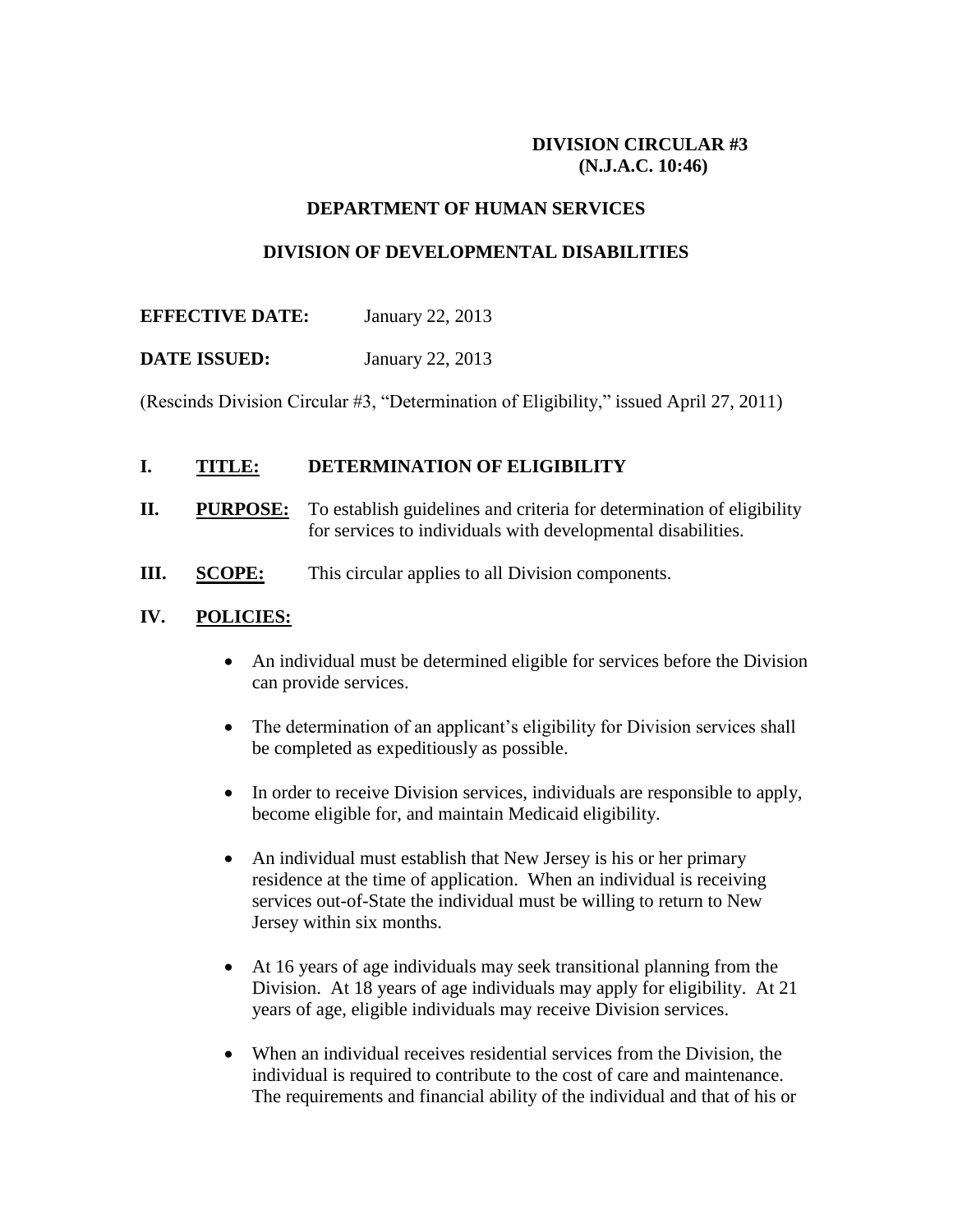her legally responsible relative to contribute to the cost of care and maintenance are set forth in N.J.A.C. 10:46D, "Contributions for Care and Maintenance Requirements," also known as Division Circular #3A.

 Individuals who have been determined ineligible for Division services may appeal the decision in accordance with the provisions of Division Circular #37, "Appeals Procedure" (N.J.A.C. 10:48 et seq.).

# **V. GENERAL STANDARDS:**

**NOTE:** The remainder of this circular is the eligibility criteria as it appears at N.J.A.C. 10:46 et seq.

Dawn Apsa

**\_\_\_\_\_\_\_\_\_\_\_\_\_\_\_\_\_\_\_\_\_\_\_\_\_\_\_\_** Dawn Apgar, Ph.D, LSW, ACSW

DA:DB.s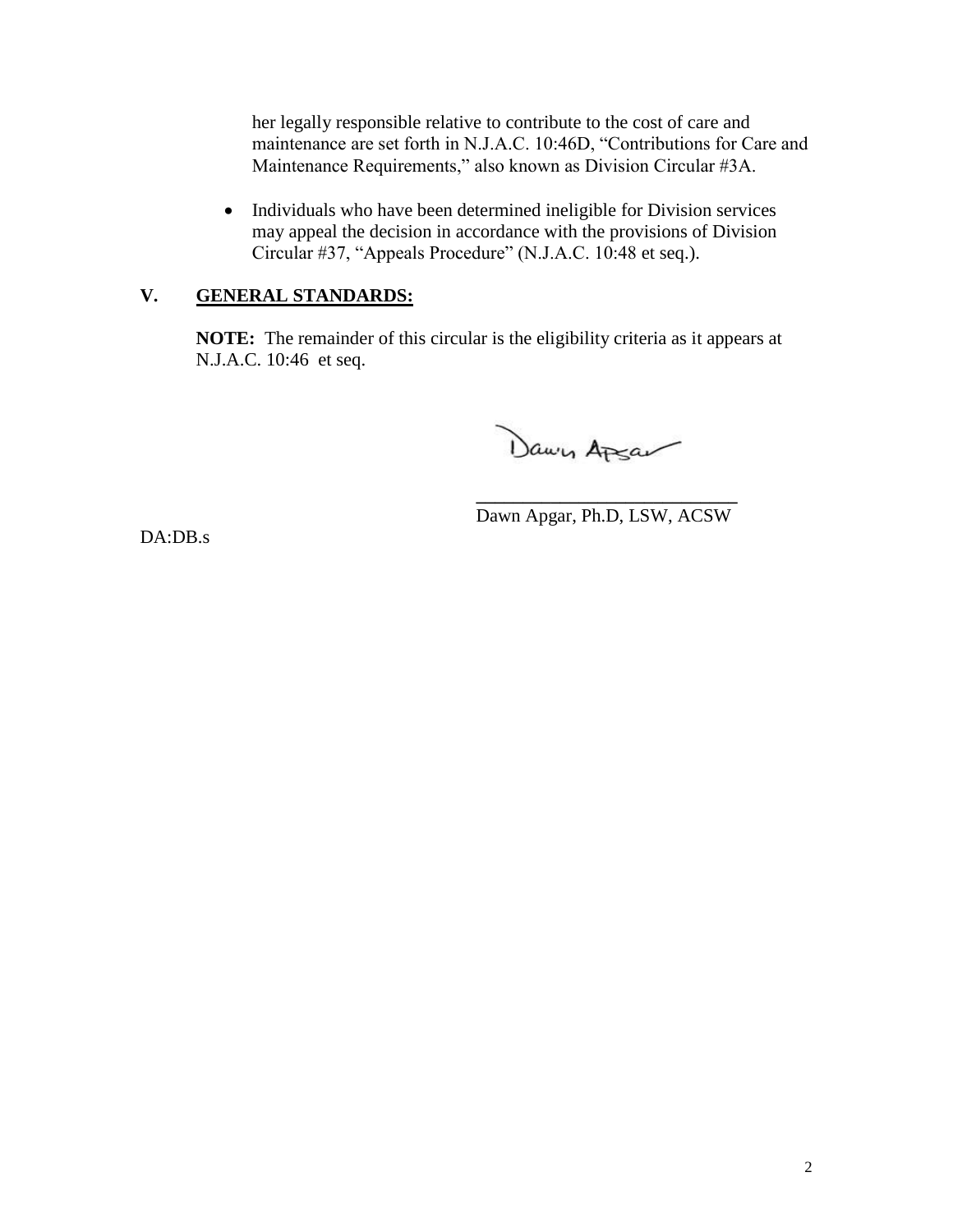### **CHAPTER 46**

### **DETERMINATION OF ELIGIBILITY**

#### **SUBCHAPTER 1. GENERAL PROVISIONS**

#### **10:46-1.1 Purpose; authority**

- (a) Pursuant to N.J.S.A. 30:1-12, 30:4-25.2, 30:4-25.9, 30:6D-1 et seq. (P.L. 1985, c. 145) and 30:4-60 et seq. (P.L. 1995, c. 155), the Division of Developmental Disabilities, Department of Human Services (Division), intends this chapter to establish guidelines and criteria for determination of eligibility for services to individuals with developmental disabilities.
- (b) Pursuant to N.J.S.A. 30:4-25.9, the applicant shall apply for and maintain all current and future benefits for which he or she may be eligible, including, but not limited to, Medicare, Medicaid, any other State or Federal benefits, and any thirdparty support pursuant to statute, rule, court order, or contract. The Division offers services funded through Medicaid and Medicaid waivers. In order for the Division to provide waiver services to an individual, the individual must be eligible for the waiver, the service provided must be a waiver service, and the setting in which the service is provided must meet waiver requirements. The individual, guardian, or representative-payee, as applicable, must apply for the appropriate waiver and comply with all the requirements of eligibility for these benefits. The individual, guardian, or representative-payee is also responsible for maintaining eligibility for those benefits. Medicaid eligibility is determined by and through the appropriate eligibility agency.
- (c) When an individual receives residential services from the Division, he or she is required to contribute to the cost of care and maintenance. The requirements and financial ability of the individual and that of his or her legally responsible relatives to contribute to the cost of care and maintenance are set forth in N.J.A.C. 10:46D, Contributions for Care and Maintenance Requirements. Pursuant to N.J.S.A. 30:4-25.9, the obligation to make payments is a condition of eligibility.
- (d) The availability of services shall be limited to the Division's funding in a given fiscal year.
- (e) If an individual fails to obtain and maintain Medicaid eligibility as determined by the appropriate Medicaid eligibility agency, the individual remains responsible for the full cost of care and the Division reserves the right to charge the individual for any expense that the Division incurs while providing services without Federal assistance.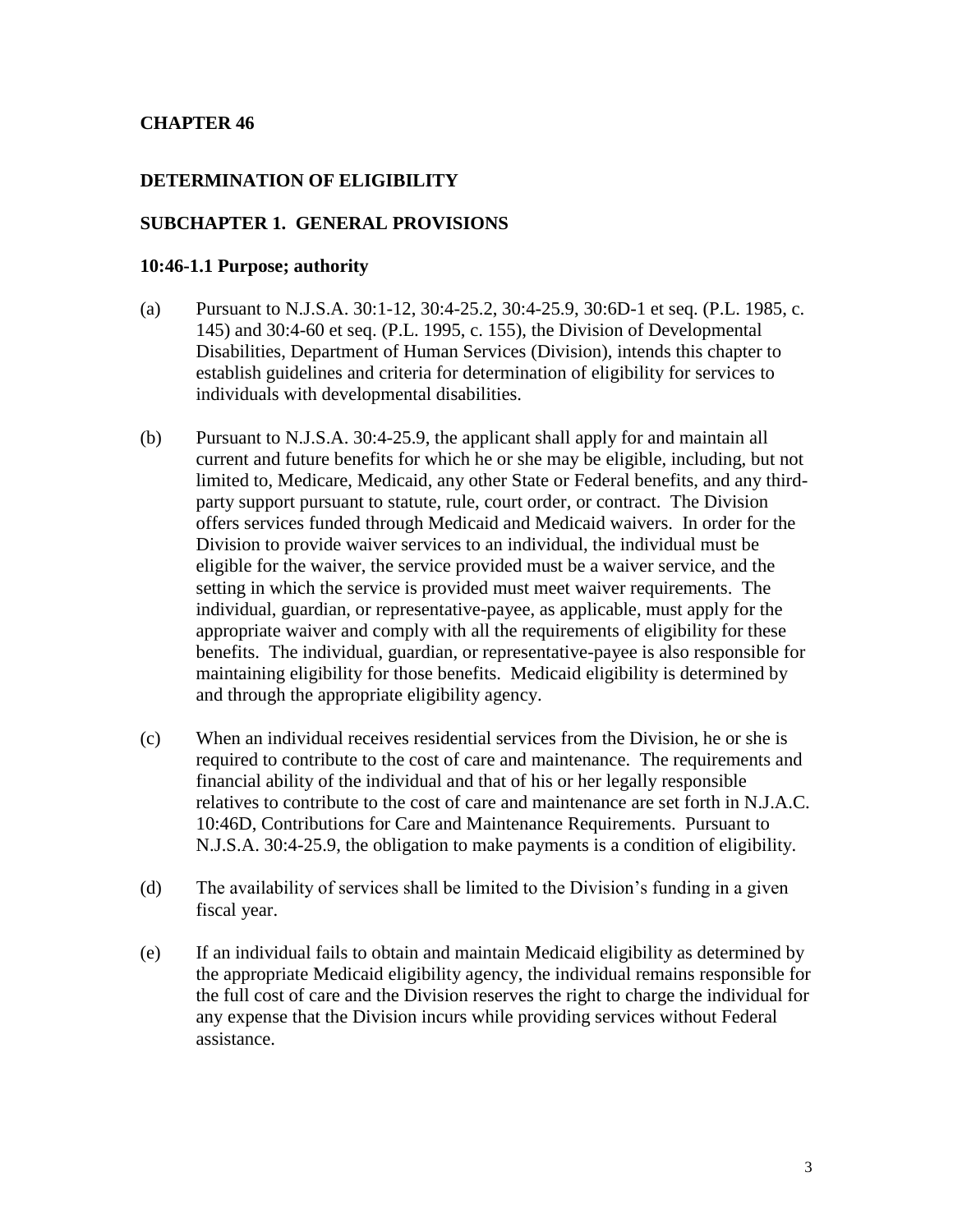(f) To the extent practicable, Division applications, publications, and other written materials shall be provided in the individual's primary language and in alternate formats as needed.

# **10:46-1.2 Scope**

The provisions of this chapter shall apply to all individuals applying to the Division for eligibility under N.J.S.A. 30:4-25.1 et seq. and 30:4-165.1 et seq. Individuals under the age of 21, individuals who do not meet functional eligibility criteria, and individuals who are not Medicaid eligible, are not eligible to receive Division services, except for transitional planning as provided for in N.J.A.C. 10:46-2.1(f).

# **10:46-1.3 Definitions**

The following words and terms, when used in this chapter, shall have the following meanings unless the context clearly indicates otherwise.

"Application" means the form available at Division offices or on the Division website at: www.state.nj.us/humanservices/ddd/services/apply/application.html (see N.J.A.C. 10:46- 3.2(a)). The term includes any supporting documentation deemed necessary by the Division to make an informed determination with regard to applicant eligibility, including medical information. Supporting documentation may include, but is not limited to, educational, psychiatric, psychological, vocational, rehabilitation, medical, and social service records.

"Assistant Commissioner" means the Assistant Commissioner of the Division of Developmental Disabilities.

"Benefits" means all current and future sources of cash and health assistance from Federal, State, or private entities including, but not limited to, Social Security, SSI, Medicare, Medicaid, State, and Federal funds and any third-party support pursuant to State rule, order, or by contract.

"Commissioner" means the Commissioner of the New Jersey Department of Human Services.

"Developmental disability" means a severe, chronic disability of an individual, which:

- 1. Is attributable to a mental or physical impairment or combination of mental or physical impairments;
- 2. Is manifest before age 22;
- 3. Is likely to continue indefinitely;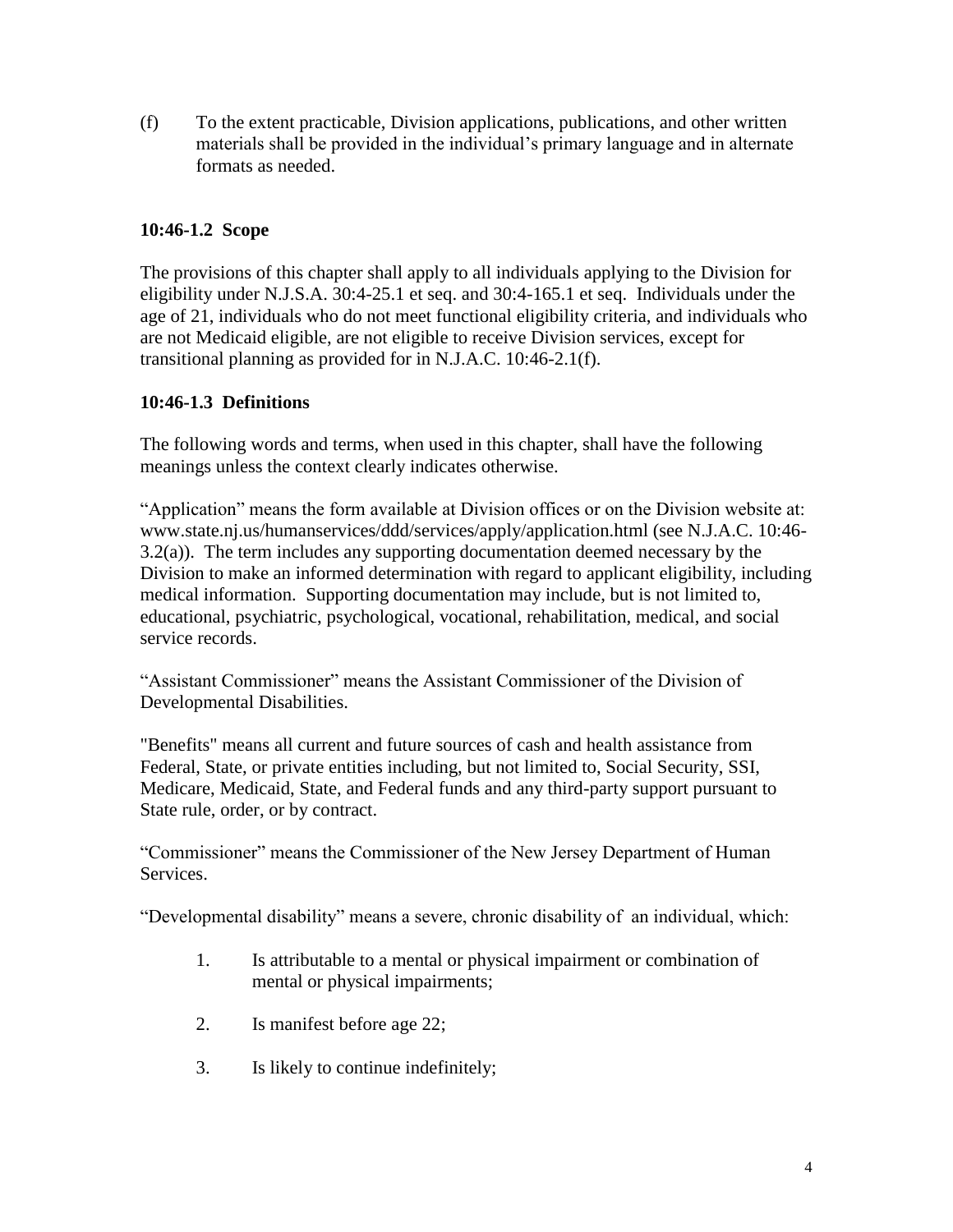- 4. Results in substantial functional limitations in three or more of the following areas of major activities of daily living:
	- i. Self-care;
	- ii. Receptive and expressive language;
	- iii. Learning;
	- iv. Mobility;
	- v. Self-direction;
	- vi. Capacity for independent living; and
	- vii. Economic self-sufficiency; and
- 5. Reflects the need for a combination and sequence of special interdisciplinary or generic care, treatment, or other services, which are of lifelong or extended duration and are individually planned and coordinated.

Developmental disability includes, but is not limited to, severe disabilities attributable to intellectual disability, autism, cerebral palsy, epilepsy, spina bifida, and other neurological impairments where the above criteria are met.

"Division" means the Division of Developmental Disabilities.

"Guardian" means a person or agency who has qualified as a guardian of the person of an incapacitated individual pursuant to court appointment to make decisions on behalf of an incapacitated adult in those areas where incapacity has been determined by a court as set forth at N.J.S.A. 3B:12-24.1.

"Intake team" means at least two professionals, one of whom is the intake worker and one who is a psychologist, who are responsible for determining whether the eligibility criteria contained in this chapter have been met.

"Intake worker" means a professional employee of the Division or a contracted entity who completes an appropriate program of training as determined by the Division. The program of training, at a minimum, includes an orientation and instruction in the identification of developmental disabilities, the use of evaluation tools, and interaction techniques.

"Intermediate Care Facility for Individuals with Intellectual or Developmental Disabilities (ICF/ID-DD)" means an institution (or distinct part thereof) for individuals with intellectual or developmental disabilities.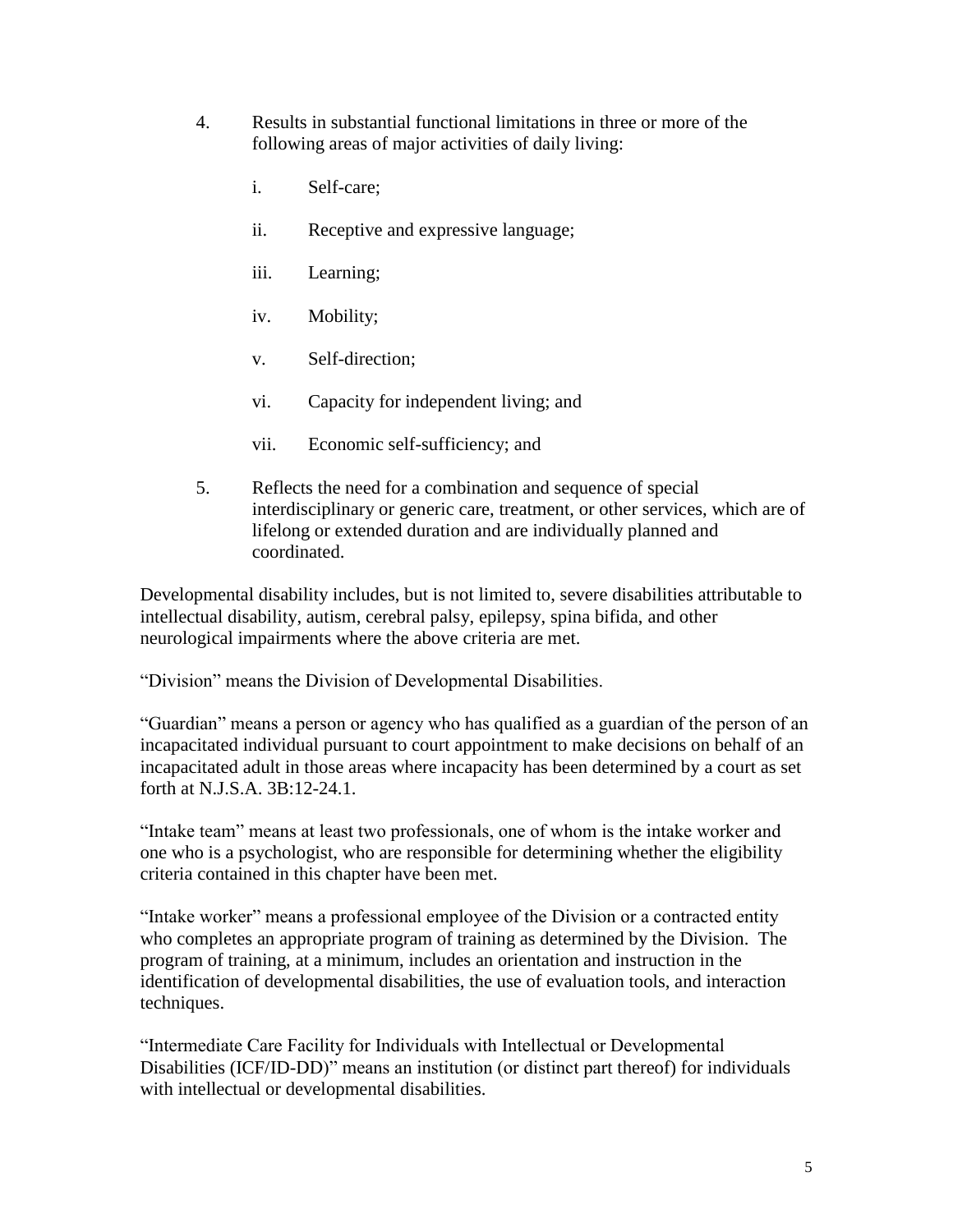"Medical information" means reports that have been provided by licensed practitioners that demonstrate the existence of a developmental disability, as well as the individual's current physical condition and significant medical history.

"Mental illness" means a current substantial disturbance of thought, mood, perception, or orientation which significantly impairs judgment, behavior, or capacity to recognize reality but does not include simple alcohol intoxication, transitory reaction to drug ingestion, organic brain syndrome, or developmental disability. (P.L. 1987, c. 116.)

"Mental impairment" means impairment in cognitive, neurological, sensory, or cerebral functioning resulting from other than mental illness.

"Neurological Impairment (NI)" means a severe disorder of the central nervous system:

- 1. Evidenced by a medical diagnosis that is listed in the International Classification of Diseases, 9th revision, Clinical Modification (ICD-9- CM), incorporated herein by reference, as amended and supplemented. The ICD-9-CM is available by contacting the Center for Disease Control and Prevention, National Center for Health Services, 3311 Toledo Road, Hyattsville, MD, 20782, or at www.cdc.gov; and
- 2. Documented by the results from valid medical or neuropsychological testing.

"Personal care" means assistance in essential daily living activities, such as bathing, dressing, transferring, toileting, eating, grooming, and hygiene.

"Physical impairment" means impairment in physical functioning that is substantial and results from neurological impairment, such as, but not limited to, cerebral palsy, spina bifida, spinal atrophies, and spinal cord injuries.

"Primary residence" means the dwelling where the individual usually lives. Second homes or privately made residential placements are not a primary residence.

"Resident" means a person who is a domiciliary of New Jersey for other than a temporary purpose and whose primary residence is in New Jersey.

"Transitional planning" means information and training provided to individuals between the ages of 16 and 21 to prepare for the transition from an individual's educational entitlement to adult life, with an emphasis on preparation for employment.

"Waiver" means a Medicaid waiver authorized by the Federal Centers for Medicare and Medicaid Services (CMS), pursuant to a program in which states request permission from CMS to provide a broad array of services, excluding room and board, that are not otherwise covered under the Medicaid program. These services are designed to support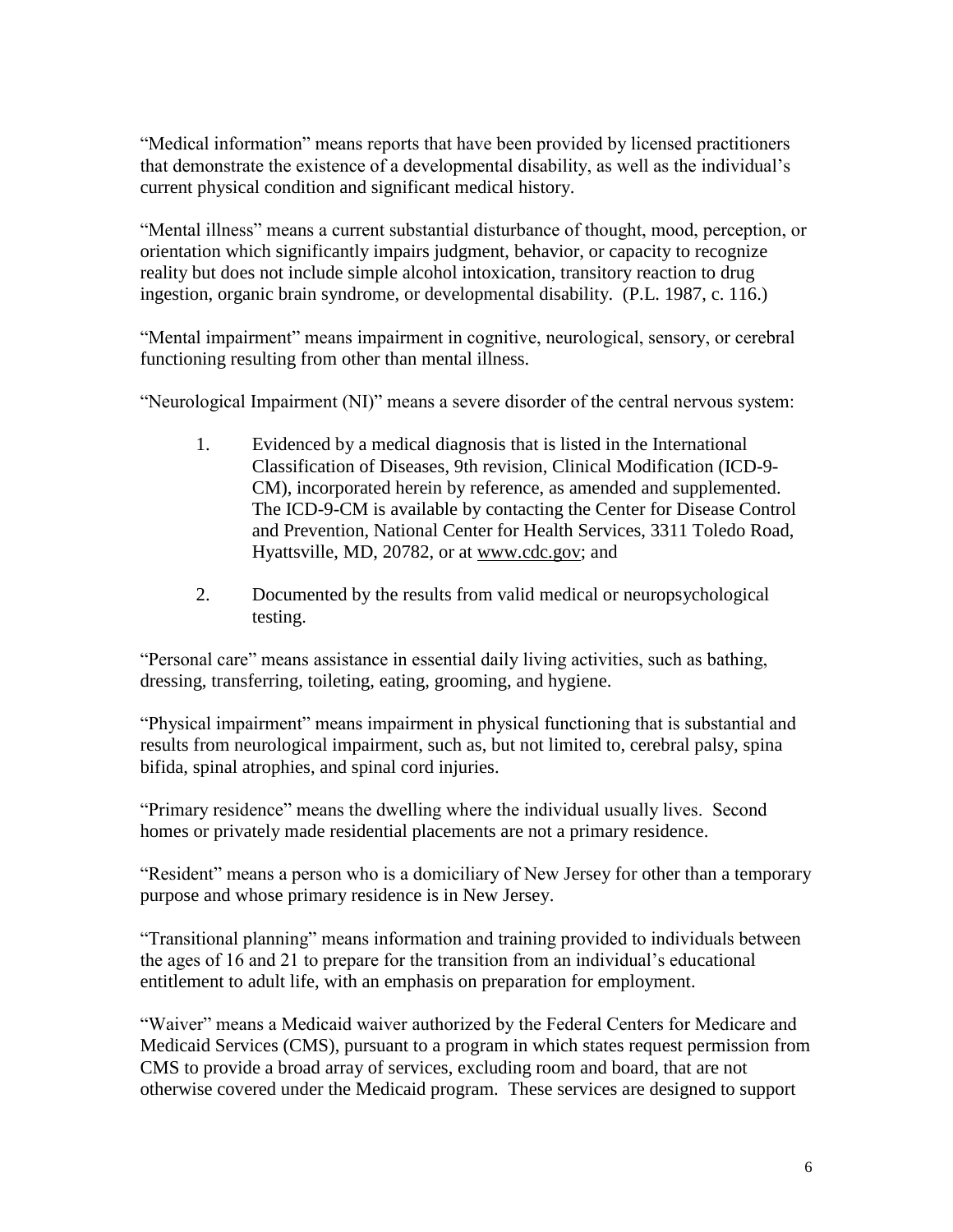an individual in the individual's home and community, thereby preserving the individual's independence and bonds to family and friends, at a cost that is not higher than institutional care.

"Waiver services" means the services available in the authorized Medicaid waiver program in which an individual is enrolled.

# **SUBCHAPTER 2. ELIGIBILITY CRITERIA**

# **10:46-2.1 General eligibility**

- (a) An individual must be determined eligible for services under this chapter before the Division can provide services, not including transitional planning to individuals under the age of 21.
- (b) An individual must have a developmental disability in order to be determined eligible for services.
	- 1. Neurological impairment is not a diagnosis itself. Diagnoses related to neurological impairments that establish developmental disability may include, but are not limited to: spina bifida, epilepsy, traumatic brain injury, and acquired brain injury.
	- 2. Conditions that do not independently meet the criteria set forth in the definition of developmental disability include, but are not limited to:
		- i. An education classification of neurological impairment;
		- ii. Attention deficit hyperactivity disorder (ADHD);
		- iii. Learning disorder;
		- iv. Oppositional defiant disorder; and
		- v. Conduct disorder.
- (c) An otherwise eligible individual who is not eligible for Medicaid shall receive time-limited services from the Division, not to exceed 30 days, when the following are met:
	- 1. The services are necessary to address an immediate threat to life or safety;
	- 2. The individual or his or her guardian complies with all requirements as determined by the Division, including, but not limited to, completing all necessary paperwork in an expedited manner and acknowledging, in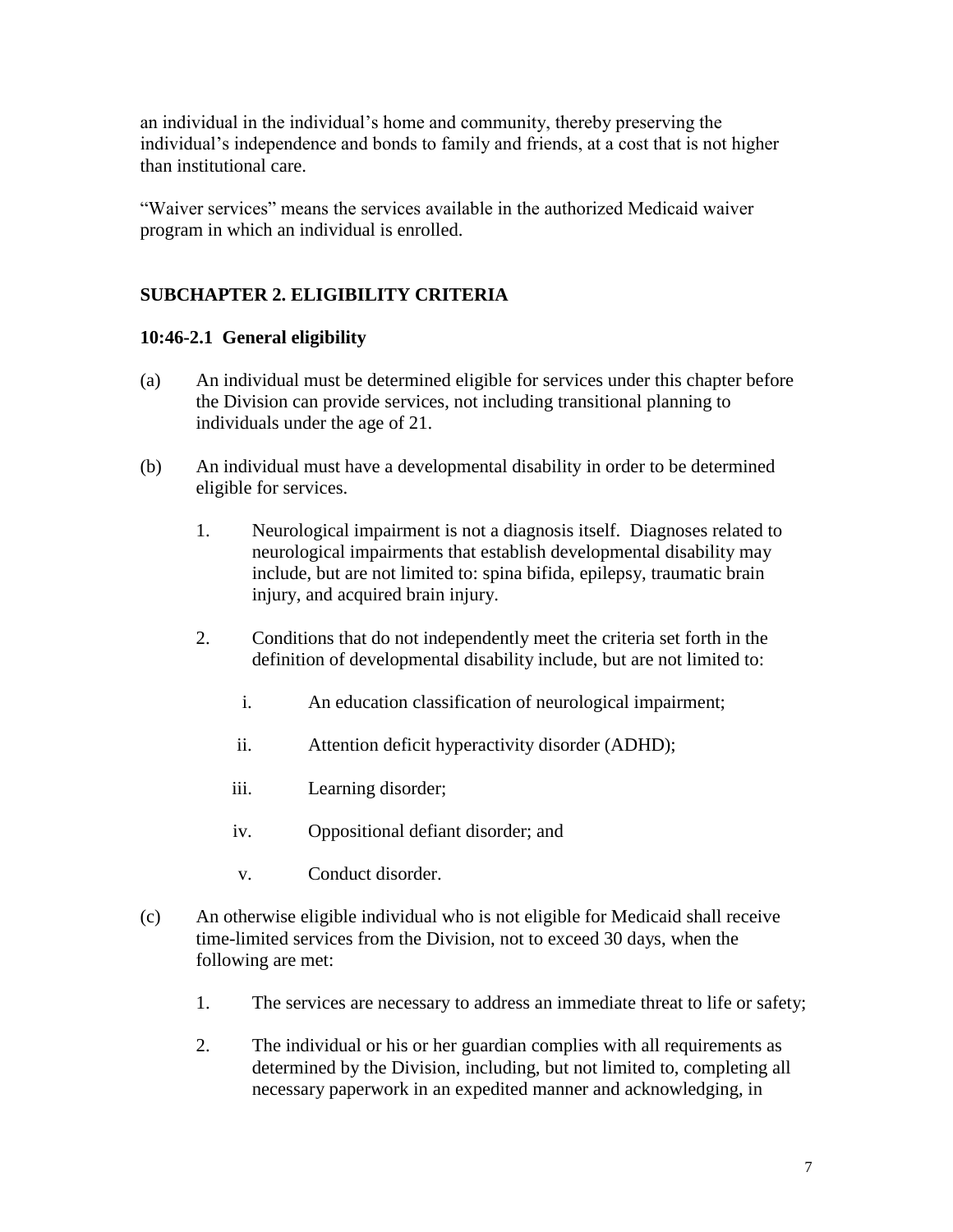writing, that the services are time-limited and will be terminated within 30 days unless the individual becomes eligible for Medicaid within that timeframe; and

- 3. The written authorization of the Assistant Commissioner has been obtained.
- (d) An otherwise eligible individual receiving services from the Division, who was previously eligible for Medicaid and loses Medicaid eligibility, shall receive timelimited services not to exceed 60 days from the time of Medicaid ineligibility, provided that:
	- 1. The individual or his or her guardian complies with all requirements as determined by the Division, including, but not limited to, completing all necessary paperwork in an expedited manner and acknowledging, in writing, that the services are time-limited for a period of 60 days unless the individual becomes eligible for Medicaid within that timeframe; and
	- 2. The written authorization of the Assistant Commissioner has been obtained.
- (e) An individual receiving services under (d) above shall receive services for an additional time-limited period not to exceed 30 days, provided the conditions in (c)1, 2, and 3 above are met.
- (f) Individuals receiving services from the Division on January 22, 2013, who are not Medicaid eligible shall continue to receive services for a period not to exceed March 23, 2013. The individual shall receive services for an additional timelimited period not to exceed 30 days, provided the conditions in (c)1, 2, and 3 above are met.
- (g) In order to receive waiver services, an individual or his or her guardian is responsible to apply, and become eligible for, the applicable Medicaid waiver. Individuals are also responsible to apply for and maintain all current and future benefits for which the applicant may be eligible, including, but not limited to, any applicable waiver, Social Security, SSI, Medicare, Medicaid, any other State or Federal benefits and any third-party support pursuant to statute, rule, court order, or contract. The individual is also required to comply with all of the requirements of the programs for which she or he is eligible in order to maintain eligibility for services.
- (h) When an individual receives residential services from the Division, he or she is also required to contribute to the cost of care and maintenance. The requirements and financial ability of the individual and that of their legally responsible relatives to contribute to the cost of care and maintenance are set forth in N.J.A.C. 10:46D, Contributions for Care and Maintenance Requirements.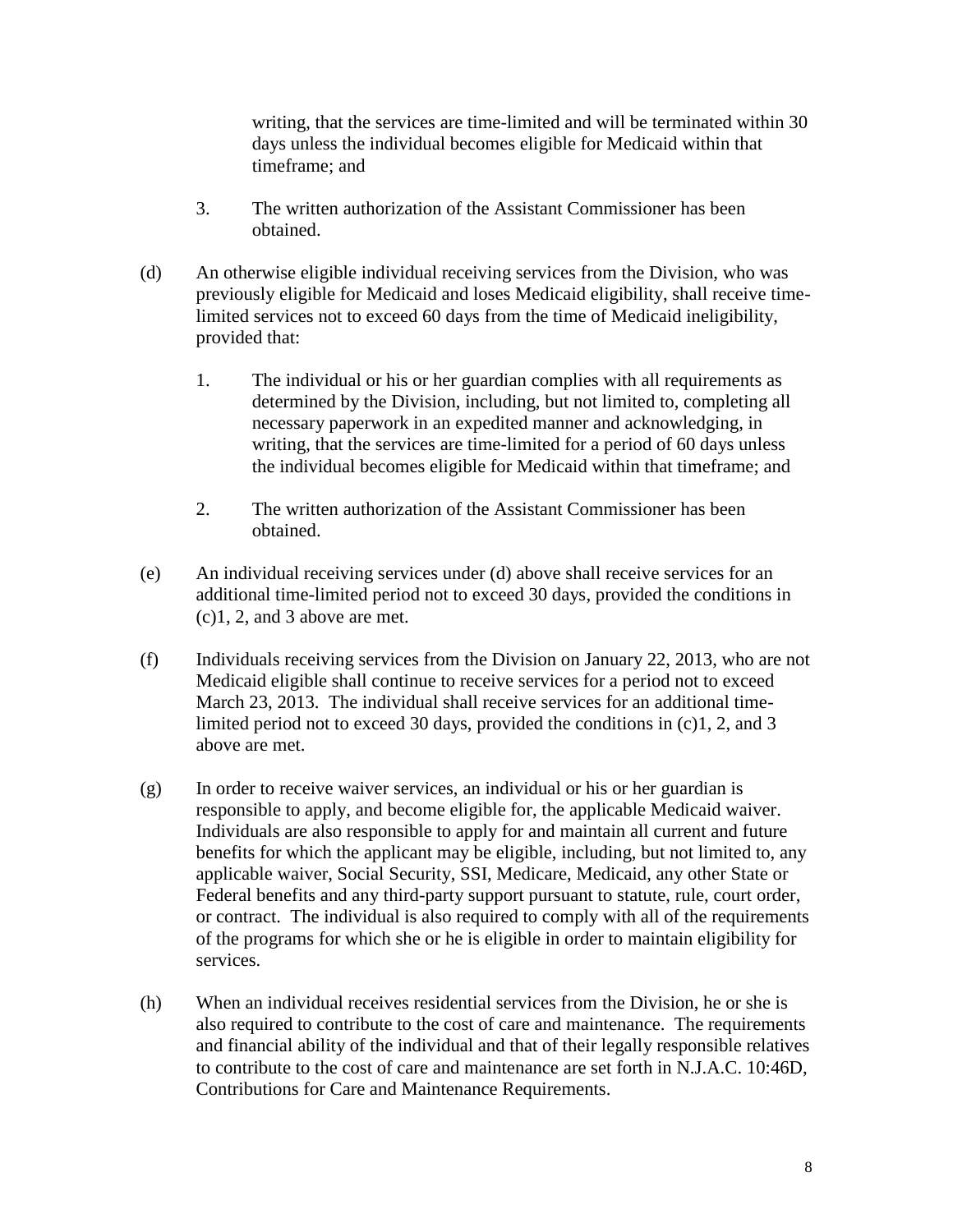- (i) At age 16, individuals may seek transitional planning from the Division. At age 18, individuals may apply for eligibility from the Division. The Division will not provide services to individuals, other than transitional planning, until the individual reaches 21 years of age.
	- 1. Individuals who were determined eligible for services prior to January 22, 2013, shall be presumed eligible to receive Division services when they reach 21 years of age, except any individual born on or after January 1, 1997. Individuals born on or after January 1, 1997 shall be required to reapply to the Division for eligibility after they reach 18 years of age.
- (j) The Division may, in its discretion, reevaluate an individual's eligibility at any time. A referral for reevaluation shall cite specific concerns regarding eligibility.
- (k) It is the Division's policy to fund services in the State of New Jersey.

# **10:46-2.2 Residency**

- (a) An individual must be a resident of New Jersey before the Division can provide services. It shall be the responsibility of the individual applying for eligibility, or his or her guardian, to establish residency in the State of New Jersey. Residency shall be determined in the following manner:
	- 1. An individual applying for eligibility shall be deemed a resident of the State if he or she lives in the State as his or her primary residence at the time of application for eligibility, unless the individual meets the criteria outlined in (a)2 below. If an individual has a guardian, the guardian must also live in the State as his or her primary residence at the time of application for eligibility, unless the guardianship determination does not include residential decision-making by the guardian.
	- 2. When an individual applying for eligibility is residing in an out-of-State residential placement at the time of application for eligibility, she or he shall indicate on the application that it is their intention to return to New Jersey to receive in-State services no later than six months after eligibility has been established. If the individual does not return to New Jersey within six months of the determination of eligibility, the individual will not have met the residency requirement, and eligibility will be rescinded. If the individual is not yet 21 years of age, the individual will have no more than six months after their 21st birthday to return to New Jersey or the individual will not have met the residency requirement and eligibility will be rescinded.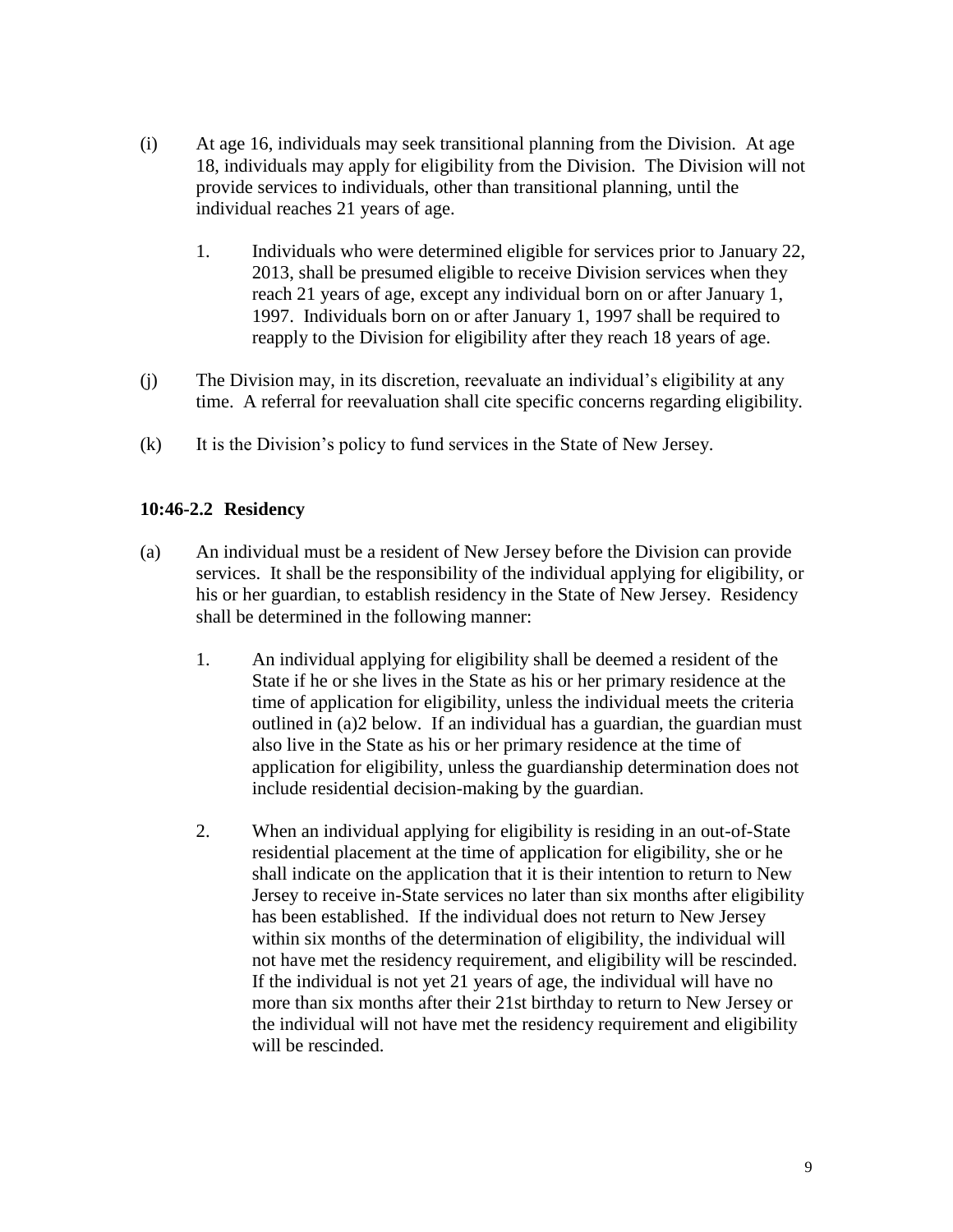- (b) If an individual 21 years of age or older has already been determined functionally eligible for services and is residing in an out-of-State placement, the individual shall return to New Jersey within six months of notification from the Division or the individual will no longer meet the residency requirement and eligibility will be rescinded. An individual whose eligibility is rescinded under this section may reapply at any time if she or he returns to New Jersey and is living in the State as his or her primary residence.
	- 1. If the individual's out-of-State residential placement is being funded by the Division, the individual may choose to either return to his or her family home in New Jersey and receive in-home supports, or shall be offered an in-State residential placement.
	- 2. If the individual's out-of-State residential placement is not being funded by the Division, but the individual meets the emergency criteria listed in N.J.A.C. 10:46B, the individual shall be offered in-State emergency services.
- (c) Exceptions to (a)2 and (b) above may be made with the authorization of the Assistant Commissioner in one of the following two circumstances only:
	- 1. The Division has been unable to make an offer of placement within the six-month timeframe, and the individual and his or her guardian are fully cooperating and making substantial and documented good faith efforts to further the goal of locating in-State services. Substantial and documented good faith efforts include, but are not limited to: attending all transitional and planning meetings, participating in in-State program visits, completing all necessary waiver and other paperwork, and responding to all Division requests for information in a timely manner; or
	- 2. The individual's services are reimbursed by Medicaid under the Community Care Waiver (CCW) and health and safety can be assured despite the individual not residing in the State.
- (d) If an individual who has a guardian is admitted to services, and the guardian moves out-of-State, the individual may remain in Division services. Additionally, the guardian is free to request a discharge from services or an interstate transfer.
- (e) If any individual is receiving services funded totally or partially by a public or private agency in another state, that individual shall not be considered a resident of New Jersey.
- (f) For individuals applying for services whose guardian is in the U.S. military service, residency may be established when the guardian can produce permanent change of station orders to New Jersey.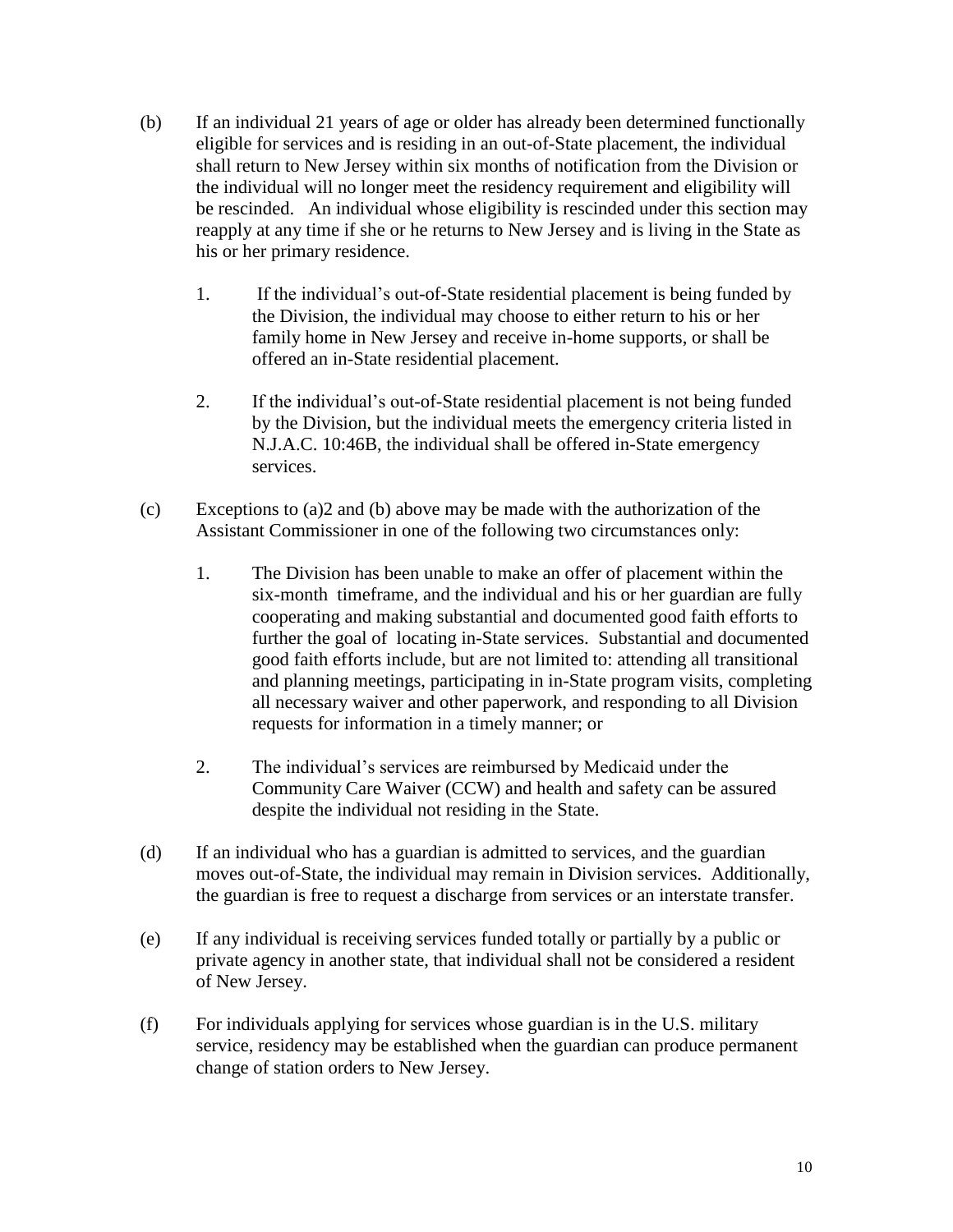- (g) For individuals applying for services who are not U.S. citizens, the following must be satisfied to establish residency:
	- 1. The individual must be a permanent alien resident, or his or her guardian must be a U.S. citizen or a permanent alien resident;
	- 2. The individual or his or her guardian must be a resident of New Jersey; and
	- 3. The individual must be New Jersey Medicaid eligible.

# **SUBCHAPTER 3. APPLICATION**

# **10:46-3.1 Who May Apply**

- (a) Application for eligibility to receive Division services at the age of 21 under this chapter may be made by the following individuals:
	- 1. An individual 18 years of age or older may apply on his or her own behalf;
	- 2. The guardian of an individual 18 years of age or older; or
	- 3. A court of competent jurisdiction may apply on behalf of an individual 18 years of age of older, who appears to have a developmental disability.
- (b) Pursuant to P.L. 2012, c. 16, sec. 158, the Division may continue to provide services to certain individuals under age 21 whom it is serving on January 22, 2013.
- (c) Eligibility for services from any other State agency, including but not limited to, the Department of Health, the Department of Children and Families, or a local education authority, does not create a presumption of eligibility for Division services.

## **10:46-3.2 How to apply**

- (a) Application shall be made on forms supplied by the Division.
- (b) Documentation to substantiate a diagnosis of a developmental disability will be required.
- (c) Minimum information submitted shall include, but not be limited to:
	- 1. Social data, such as name, address, date of birth, telephone number, Social Security number, and present living arrangement;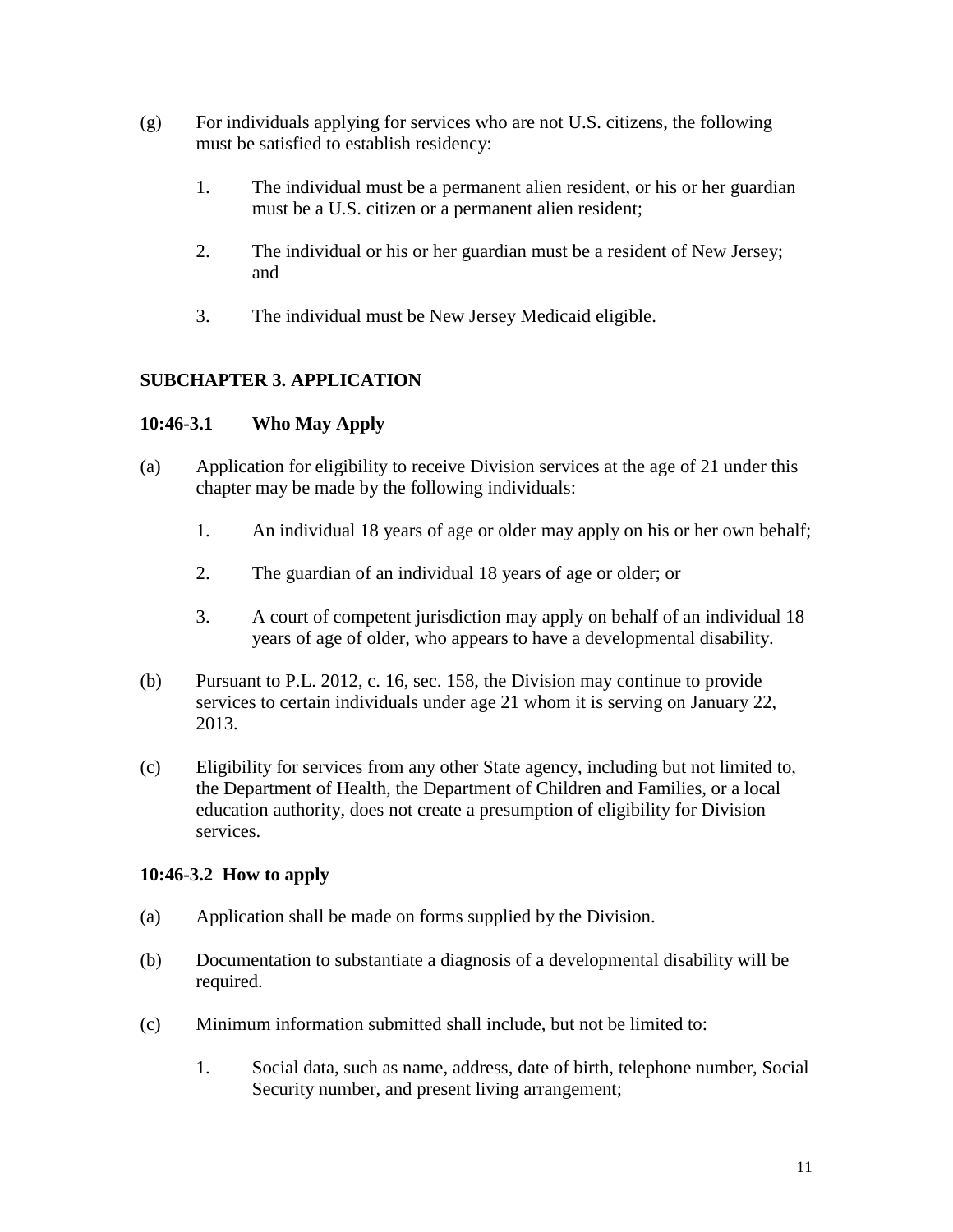- 2. Medical information;
- 3. Present program or employment type;
- 4. Name, address, and telephone number of the contact person, if someone other than the person on whose behalf application is being made;
- 5. Presenting request, such as the specific services(s) that may be desired, if known by the individual;
- 6. Information for the individual's financial information sheet including basic information, such as Social Security number and the amount and type of benefits received, and those documents as required under N.J.A.C. 10:46D, Contribution to Care and Maintenance Requirements;
- 7. Documentation of residency; and
- 8. Documentation establishing guardianship, if applicable.
- (d) Accommodations shall be made available by the Division for applicants who cannot complete the application by him- or herself. Applications may be taken at any site designated by the Division, which will facilitate the determination of eligibility.
- (e) It is the responsibility of the applicant to cooperate with the Division in obtaining required records by signing consent to release of information forms and identifying individuals or agencies known by the applicant to be in possession of the needed records.
- (f) An application shall be deemed complete when there is sufficient information to make a determination of eligibility. An applicant has one year from the date of the submission of the initial application to submit all supporting documentation to constitute a complete application or a new application will be required. Individuals who have started, but not completed, the full application process or have not yet been determined fully eligible for functional services as of January 22, 2013, will be subject to all requirements of this chapter.

### **10:46-3.3 Reapplication**

(a) An individual who has been found ineligible by the Division may apply for services again at any time if he or she has obtained a new evaluation(s), which supports that the eligibility criteria are met.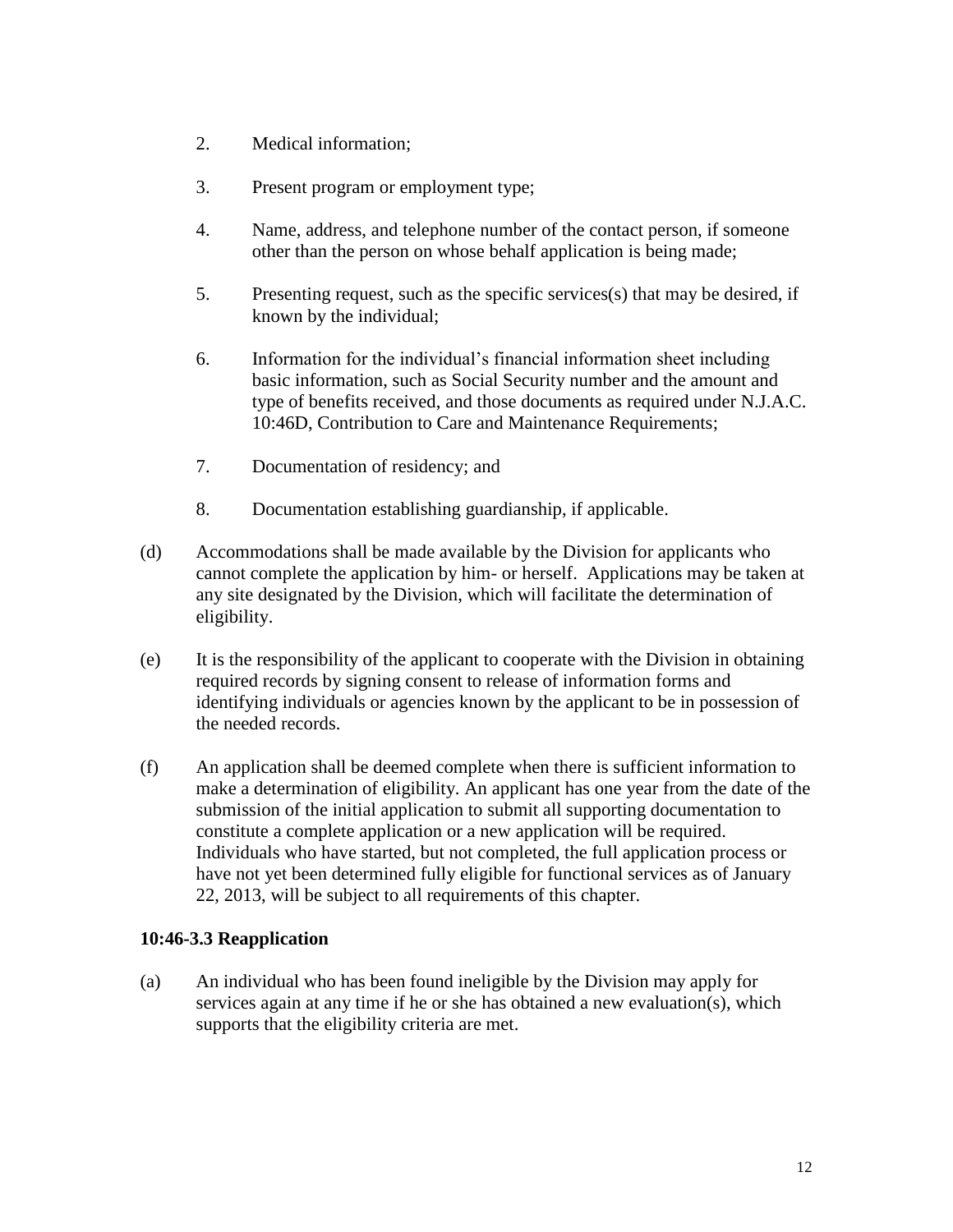- (b) The individual shall provide a copy of the evaluation(s) for review by the Division. The Division shall review the evaluation and notify the individual within 30 working days whether a new application for services will be accepted.
- (c) As used in this section, "evaluation" means a formal assessment using standardized measures by a professional, such as a physician, psychologist, or other individual who can appropriately evaluate the individual's condition to determine whether the individual has a developmental disability.

# **SUBCHAPTER 4. DETERMINATION PROCESS**

### **10:46-4.1 Determination**

- (a) An intake worker shall begin a case file upon receipt of an application for determination of eligibility for services.
- (b) The intake worker shall assist in completion of the application upon request of the applicant.
- (c) Upon receipt of an application, including all necessary documentation, the intake team shall make a decision, in writing, based upon specific findings regarding eligibility pursuant to N.J.A.C. 10:46-2.
- (d) The intake team may make a decision concerning eligibility. If there is a question of eligibility, the intake team may:
	- 1. Conduct a face-to-face interview within 30 days, if additional information is needed; or
	- 2. Request peer consultation in reaching a final decision.
- (e) The decision of the intake team(s) shall be communicated, in writing, within  $10$ working days and shall be based upon specific findings.

### **10:46-4.2 Notice requirements**

- (a) Division staff shall notify the applicant, in writing, of the status of the eligibility determination no more than 60 days from receipt of a complete application for determination of eligibility for services.
- (b) If the eligibility decision cannot be made within 60 days from receipt of a complete application for determination of eligibility for services, the applicant shall be advised, in writing, as to the specific reasons why a determination cannot be made, and shall be informed of the status of the application at least every 30 days. The written notice shall include the name and telephone number of a Division staff member for the person to contact regarding services.